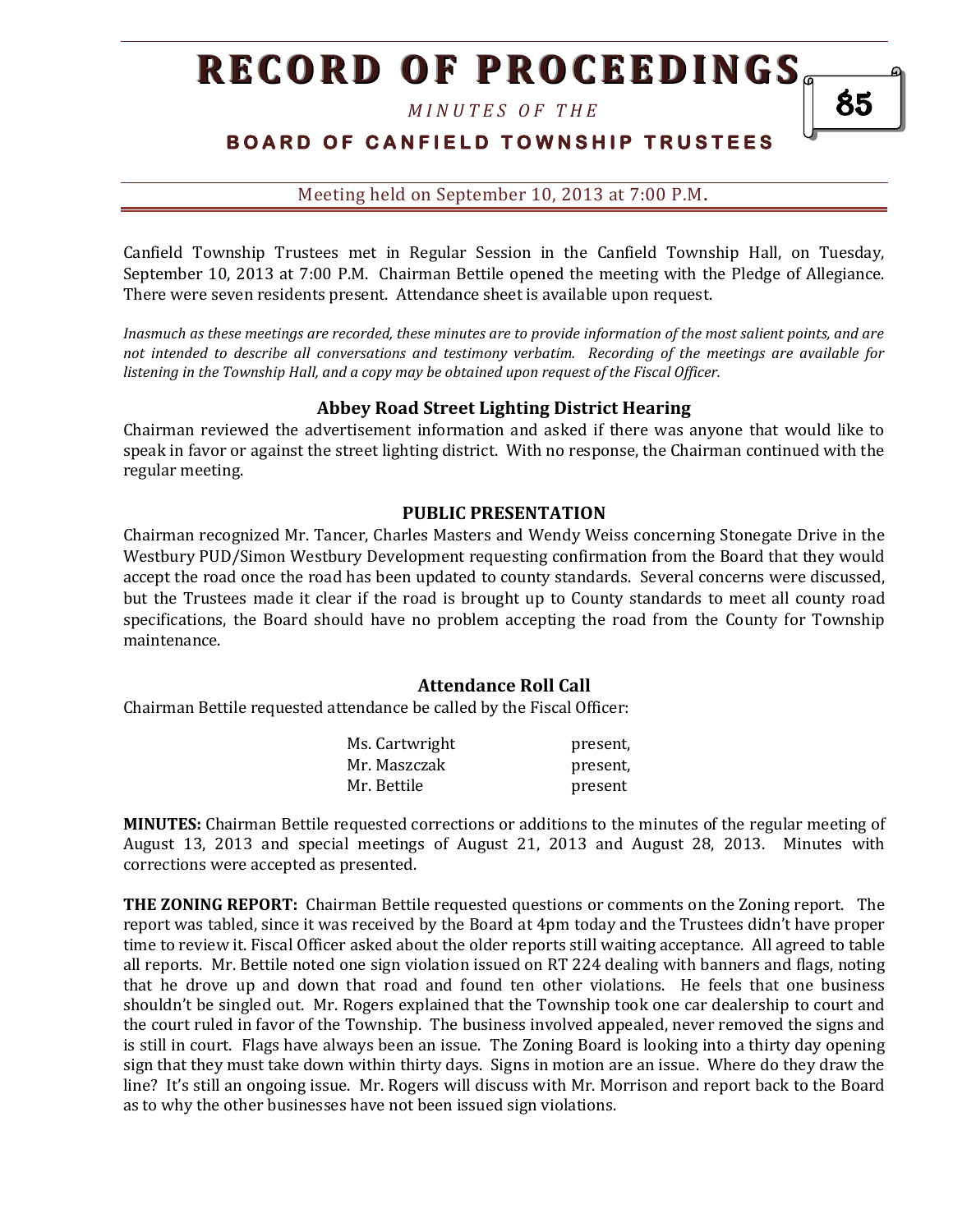*M I N U T E S O F T H E* 

# **BOARD OF CANFIELD TOWNSHIP TRUSTEES**

## Meeting held on September 10, 2013 at 7:00 P.M**.**

**ADMINISTRATOR/ROAD SUPERINTENDENT REPORT:** Chairman Bettile requested questions or comments on the Administrator/Road Superintendent report. Mr. Rogers advised the Board on the preconstruction meeting set at the end of next week at the Community Park for the sanitary sewer project. They are waiting on Old North to sign the easement agreement. Mr. Rogers updated the Board on issues still outstanding with this project. As soon as the date is finalized, he will inform the Board.

Mr. Bettile asked about the paving program progress. Mr. Rogers noted that he has not heard from Shawn Stack who is working late until the work is completed. Mr. Rogers reported that we should be good on the quantity and will submit the numbers as soon as they are available to the Board. Ms. Cartwright suggested a clause requiring paving within one week of milling on future paving contracts. It is not fair to our residents to have our roads torn up for two weeks. Mr. Maszczak asked if that clause would hinder future contracts. Mr. Rogers stated that he feels it would make it difficult. Ms. Cartwright noted that she feels that two weeks is not acceptable and we should work with the other townships to fine tune future contracts. Mr. Rogers noted that Austintown Twp. is having the same problem. Mr. Rogers discussed his concern with being charged for a half day of work when they only worked one hour. He will handle with the contractor. Mr. Bettile noted his concerns that there isn't adequate signage regarding the closing of RT 46 at Leffingwell Road, to redirect traffic and asking Mr. Rogers to contact ODOT for additional signage.

Mr. Bettile reported receiving a call from a sub-contractor on the Indian Run Phase V project that has not been paid by the contractor asking Mr. Rogers to possibly make calls. Mr. Roger noted, "This is how I feel; the contractor that was hired to do the job completed the job to specifications of the project. The maintenance issue that we have comes from the engineering firm. I'm currently working with that engineer to get a discount off their engineering fees to cover the cost of the installation of four sticks of pipe, labor and earth to make earth and bridges to get to the different quadrants of that project. I have photos of that project working the way it was designed. I know that we were held up because of grass that was not planted properly and trees not planted. The trees are in…the grass is coming into place…our main problem now is the sentiment buildup that is coming from the turnpike. The silt island at the inlet of that structure is coming from upstream from the turnpike erosion that is going on. I've got phone calls into the turnpike commission. I met with the engineer on site that is in charge of storm water runoff with the turnpike. The silt islands are not the problem of the contractor that did the work. It falls back on the Township to maintain the area". Mr. Rogers has an e-mail from ms consultants advising that the engineering work will be done at no cost to the Township. He is still working on getting \$5,000.00 from ms consultants to cover supplies and installation to be able to get equipment into those areas to maintain. Ms. Cartwright asked, "It was a flaw in their design, wasn't it?" Mr. Rogers agreed for the maintenance problem only, the balance is caused by the turnpike. Payment to the contractor is among the payments for approval tonight. Mr. Rogers gave an updated on a few other items. Report was accepted.

86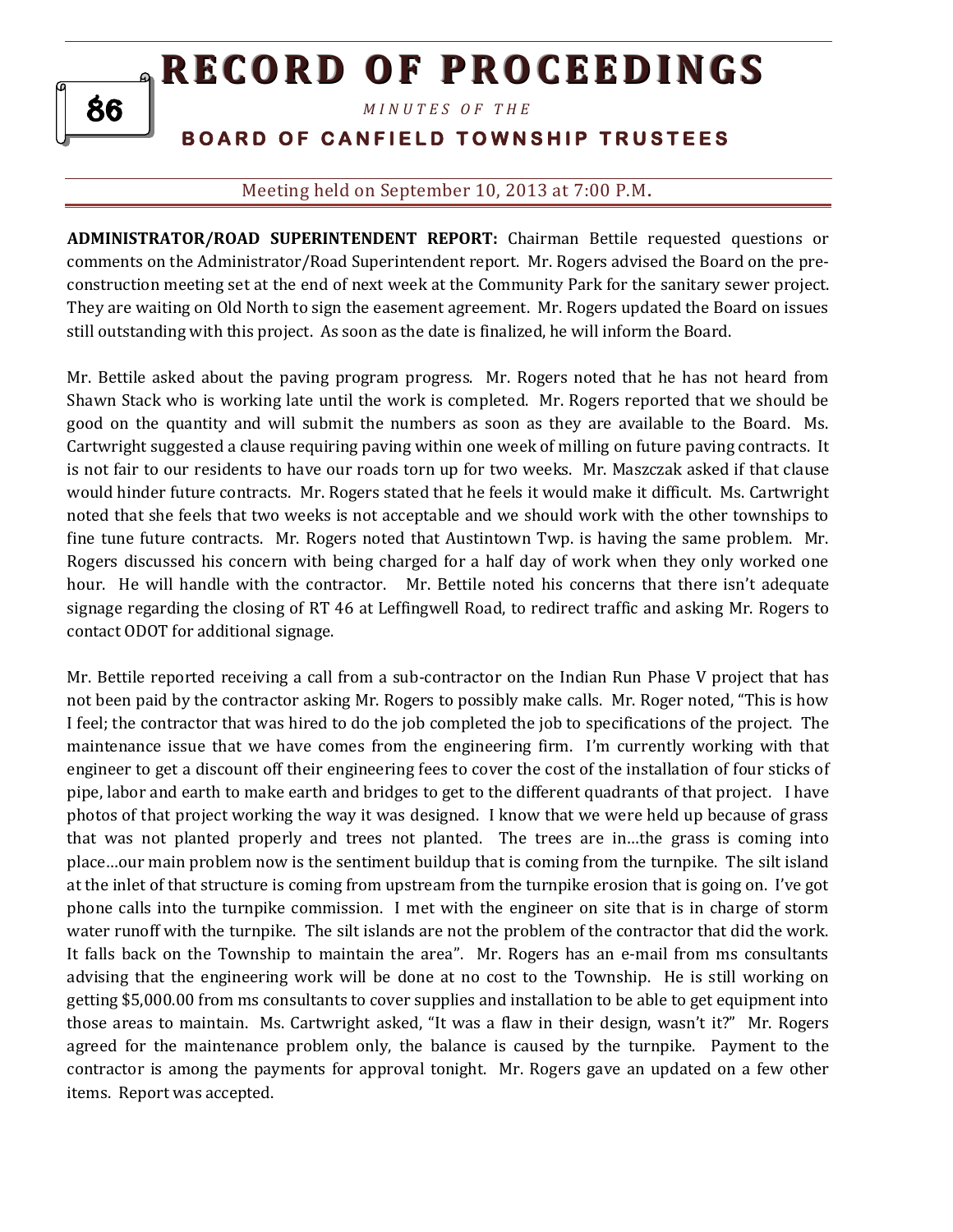*M I N U T E S O F T H E* 

## **BOARD OF CANFIELD TOWNSHIP TRUSTEES**

87

### Meeting held on September 10, 2013 at 7:00 P.M**.**

**FISCAL OFFICERS REPORT:** Chairman Bettile called on the Fiscal Officer, Carmen I. Heasley, to present the financials. She reviewed the warrants, electronic payments, one General Fund transfer to cover the final Indian Run Storm Water Management Phase V payment.

Fiscal Officer asked the Board to accept the amounts and rates as determined by the budget commission authorizing the necessary tax levies. Fiscal Officer discussed the Abbey Road Street Lighting District Phase 1. [Trustees received copy of the petition, the affidavit, notice to the Trustees, legal advertisement for tonight's hearing and the contract between the Township and Ohio Edison.] The Prosecutor's Office needs more time to review the contract between the Township and Ohio Edison before it's signed by the Board. Fiscal Officer answered questions from Ms. Cartwright pertaining to the Appropriation Report.

### **UNFINISHED BUSINESS RESOLUTION 2013-09-10-156 Fire Station II Generator**

Ms. Cartwright moved to approve Professional Engine to perform the work to the backup generator replacing the existing cylinder head bolts, timing belt, thermostat, water heater jacket, radiator hoses, antifreeze, spark plugs, distributor cap, rotor, and spark plug wires at a cost of \$1,804.00. The Motion was seconded by Mr. Maszczak. Discussion: Ms. Cartwright noted that the generator is 15 years old and these parts are showing signs of wear, therefore to prevent breakdowns and additional service calls in the near future this work should be performed. The other option would cost \$14,000.00 to replace it. Roll call: Ms. Cartwright, yes; Mr. Maszczak, yes; Mr. Bettile, yes. Motion carried 3 to 0.

### **NEW BUSINESS RESOLUTION 2013-09-10-157 Jack Doheny Public Works Seminar**

Mr. Maszczak moved to approve Mr. Rogers, Administrator/Road Superintendent, Mr. Robert Burkett, Assistant Road Foreman, and Mr. Shawn Stack, Public Works Department to attend a training seminar covering proper hose repair, and pipe cleaning nozzle review sponsored by the Jack Doheny Company in Twinsburg, Ohio, on Thursday, October 3, 2013. There is no charge for the seminar and these employees will be away for approximately 6 working hours. The Motion was seconded by Ms. Cartwright. Roll call: Ms. Cartwright, yes; Mr. Maszczak, yes; Mr. Bettile, yes. Motion carried 3 to 0.

### **RESOLUTION 2013-09-10-158 2013 Electronics Drive**

Ms. Cartwright moved to approve entering into a contract with Electronics Recycling Services of Bellaire, Ohio, for the Township's 2013 Electronics Drive to be held Saturday, September 28, from 9 a.m.–1 p.m. at the Canfield Fairgrounds Government Building. There will be a \$15 dollar charge for any tubed television and a \$5 dollar charge per computer monitor if not accompanied by the computer tower. The Motion was seconded by Mr. Maszczak. Discussion: Mr. Rogers stated that the vendor will be responsible for the collection of the fees and notify residents so they won't have to wait in line. Roll call: Ms. Cartwright, yes; Mr. Maszczak, yes; Mr. Bettile, yes. Motion carried 3 to 0.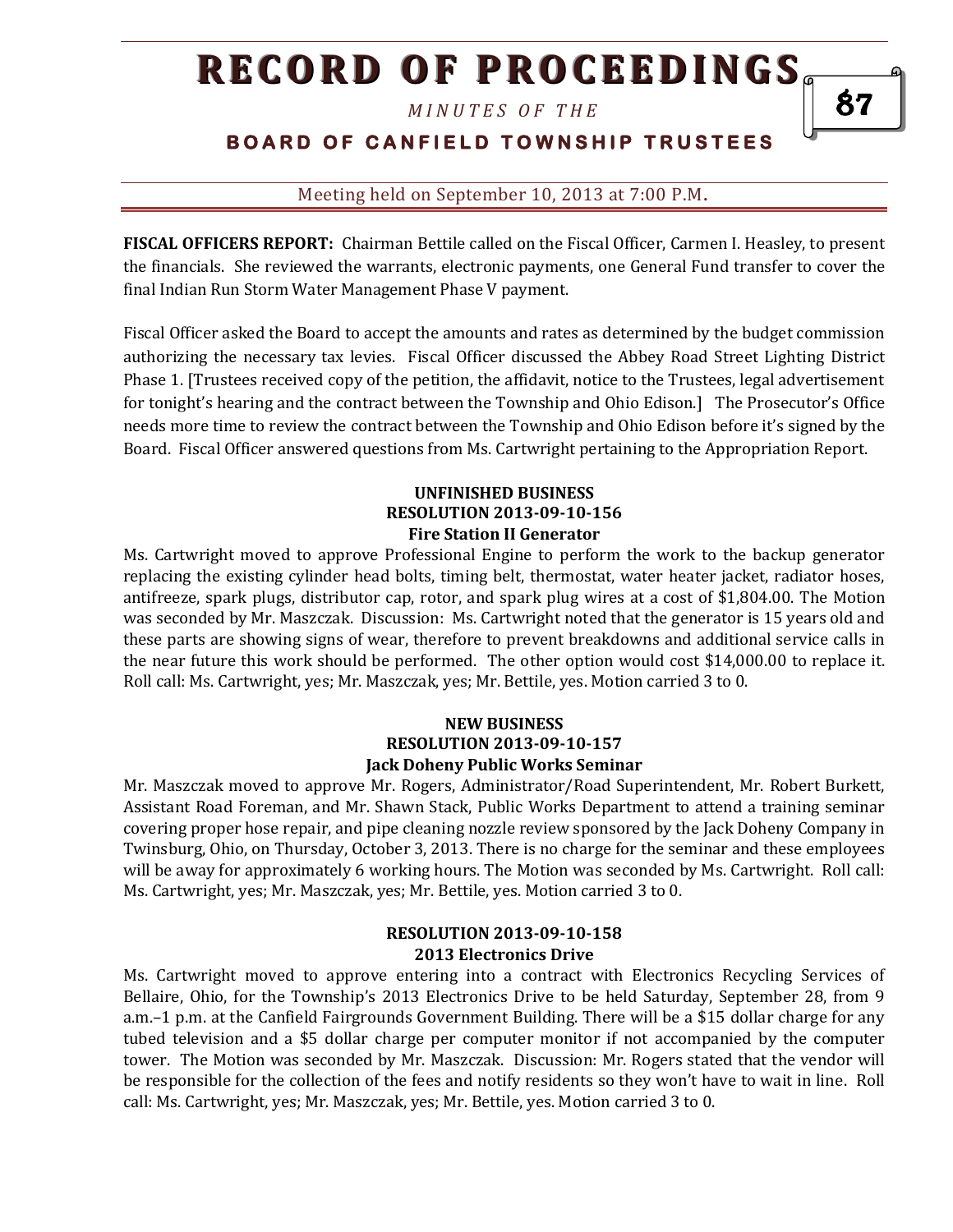*M I N U T E S O F T H E* 

## **BOARD OF CANFIELD TOWNSHIP TRUSTEES**

Meeting held on September 10, 2013 at 7:00 P.M**.**

#### **RESOLUTION 2013-09-10-159 Canfield Wrestling Team**

Mr. Bettile moved to approve payment to the Canfield Wrestling Team for \$600.00 as a donation in exchange for their help during the Electronics Recycling event which will be held Saturday September 28, 2013 at the Canfield Fairgrounds. The Motion was seconded by Mr. Maszczak. Roll call: Ms. Cartwright, yes; Mr. Maszczak, yes; Mr. Bettile, yes. Motion carried 3 to 0.

#### **RESOLUTION 2013-09-10-160 Trick-or-Treat/Halloween Hours**

Mr. Maszczak moved to set the Halloween day activities for Trick-or-Treat from 6 p.m. to 8 p.m. on Thursday, October 31, 2013 to work in conjunction with the hours in the City. The Motion was seconded by Mr. Bettile. Discussion: Ms. Cartwright asked that Mr. Rogers contact the City of Canfield to advise them of our hours. Mr. Rogers will make the call and if there is a problem, we will comply with the City hours. Roll call: Ms. Cartwright, yes; Mr. Maszczak, yes; Mr. Bettile, yes. Motion carried 3 to 0.

#### **RESOLUTION 2013-09-10-161 Coventry Health Care**

Ms. Cartwright moved to accept the offer by the Township's current health provider, Coventry Health Care, to renew its contract for an additional year beginning on November 1, 2013 through December 31, 2014 with a rate increase of 14.7%, however if the State's health exchange program should have better pricing when it is made available the Township can change providers at that time without penalty. The current health contract is in effective until February 2014. The Motion was seconded by Mr. Bettile. Discussion: Ms. Cartwright explained her discussion with Mr. Morvay, agent for the Township. It is believed that rates will go up 18% to 20%, so most organizations are renegotiating to get ahead of the increase. Roll call: Ms. Cartwright, yes; Mr. Maszczak, yes; Mr. Bettile, yes. Motion carried 3 to 0.

#### **RESOLUTION 2013-09-10-162 2013 Gas Aggregation**

Mr. Maszczak moved to approve the Township Administrator/Road Superintendent to contact Mr. Mark Burns with IGS (Interstate Gas Supply) for the purpose of purchasing the gas for the gas aggregation at the best possible rate for the upcoming contract. The Motion was seconded by Mr. Bettile. Discussion: Ms. Cartwright asked Mr. Rogers to contact Mr. Burns to see if his organization will be more financially responsible to the residents of this Township, since they haven't been in the past, when and if things go wrong with the program. Mr. Roger will try. Ms. Cartwright wanted to make sure that Fire Station II is also included in the program, concerned that they never issued a rebate back to them. Mr. Roger noted that they are in the program now and explained why they didn't get into the program. Ms. Cartwright would like to speak with Mr. Burns directly since she still isn't clear as to how Fire Station 2, being a Township building, was left out of the aggregation program. Roll call: Ms. Cartwright, yes; Mr. Maszczak, yes; Mr. Bettile, yes. Motion carried 3 to 0.

#### **RESOLUTION 2013-09-10-163 Warrant Payments**

Mr. Bettile moved to approve Warrants #8998 thru #9056 including electronic payments #188-2013 thru #217-2013 in the grand total of \$169,593.13 as general & payroll obligations of the Township. The Motion was seconded by Mr. Maszczak. Roll call: Ms. Cartwright, yes; Mr. Maszczak, yes; Mr. Bettile, yes. Motion carried 3 to 0.

88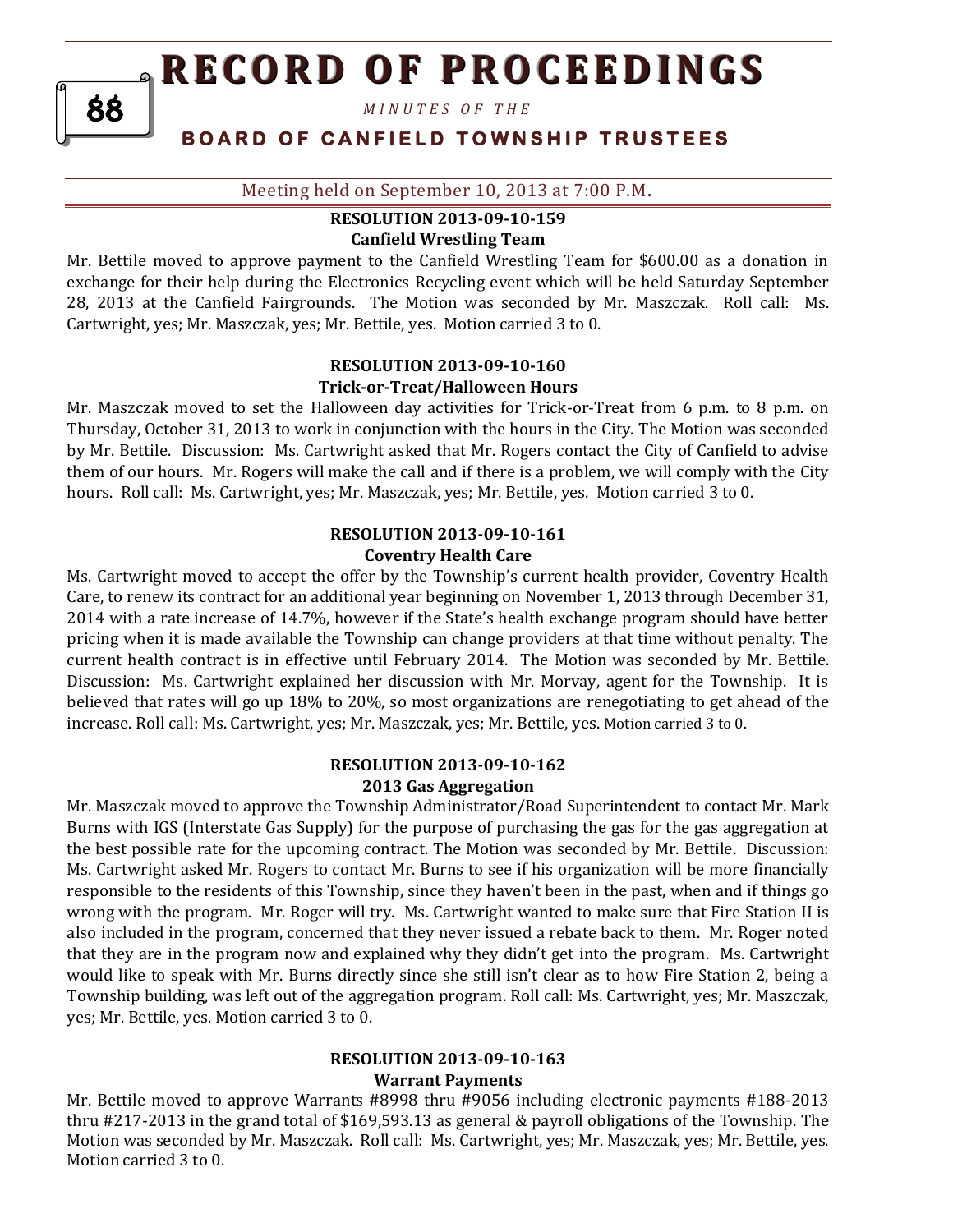*M I N U T E S O F T H E* 

89

# **BOARD OF CANFIELD TOWNSHIP TRUSTEES**

Meeting held on September 10, 2013 at 7:00 P.M**.**

## **RESOLUTION 2013-09-10-164 General Fund Transfer**

Mr. Maszczak moved to approve the transfer of \$19,888.02 from the General Fund #1000-910-910-0000 to the Public Works Issue 1 Fund revenue #4401-931-0000 to cover the final payment for the Indian Run Phase 5 Project. The Motion was seconded by Mr. Bettile. Roll call: Ms. Cartwright, yes; Mr. Maszczak, yes; Mr. Bettile, yes. Motion carried 3 to 0.

## **RESOLUTION 2013-09-10-165**

**Tax Levies**

Ms. Cartwright moved the adoption of the following:

**RESOLUTION ACCEPTING THE AMOUNTS AND RATES AS DETERMINED BY THE BUDGET COMMISSION AND AUTHORIZING THE NECESSARY TAX LEVIES AND CERTIFTING THEM TO THE COUNTY AUDITOR (CANFIELD BOARD OF TOWNSHIP TRUSTEES)** Revised Code Sections §5705.34- §5705.35

*RESOLVED,* By the Board of Trustees of Canfield Township, Mahoning County, Ohio,

in accordance with the provisions of law has previously adopted a Tax Budget or has been granted the authority by the Mahoning County Budget Commission to waive this requirement for the next succeeding fiscal year commencing January 1, 2014; and

*WHEREAS,* The Budget Commission of Mahoning County, Ohio, has certified its action thereon to this Board together with an estimate by the County Auditor of the rate of each tax necessary to be levied by this Board, and what part thereof is without, and what part within, the ten mill limitation; therefore, be it

**RESOLVED**, By the Board of Trustees of Canfield Township, Mahoning County, Ohio, that the amounts and rates as determined by the Budget Commission in its certification, be and the same are hereby accepted; and be it further

*RESOLVED,* That there be and is hereby levied on the tax duplicate of said Township the rate of each tax necessary to be levied within and without the ten mill limitation as follows:

### **SCHEDULE B - CURRENT PROPERTY VALUES AND LEVIES OUTSIDE 10 MILL LIMITATION, EXCLUSIVE OF DEBT LEVIES**

**And be it further** *RESOLVED,* that the Fiscal Officer of this Board be and is hereby directed to certify a copy of this Resolution to the County Auditor of said County. Mr. Bettile seconded the Motion and the roll being called upon its adoption the vote resulted as follows: Ms. Cartwright, yes; Mr. Maszczak, yes; Mr. Bettile, yes. Motion carried 3 to 0.

### **RESOLUTION 2013-09-10-166**

#### **Abbey Road Street Lighting District Phase 1**

Mr. Bettile moved to approve the Abbey Road Street Lighting District Phase 1 as requested by petition and; Furthermore; collect the installation and monthly cost of the streetlights for Phase 1 from the owners of each lot as set forth in ORC.

Whereas; Notice is hereby given that, on August 22, 2013 a petition praying that the Board of Canfield Township Trustees take all lawful and proper proceedings to light artificially the streets and public ways in an unincorporated district of Abbey Road Estate, Phase 1 and;